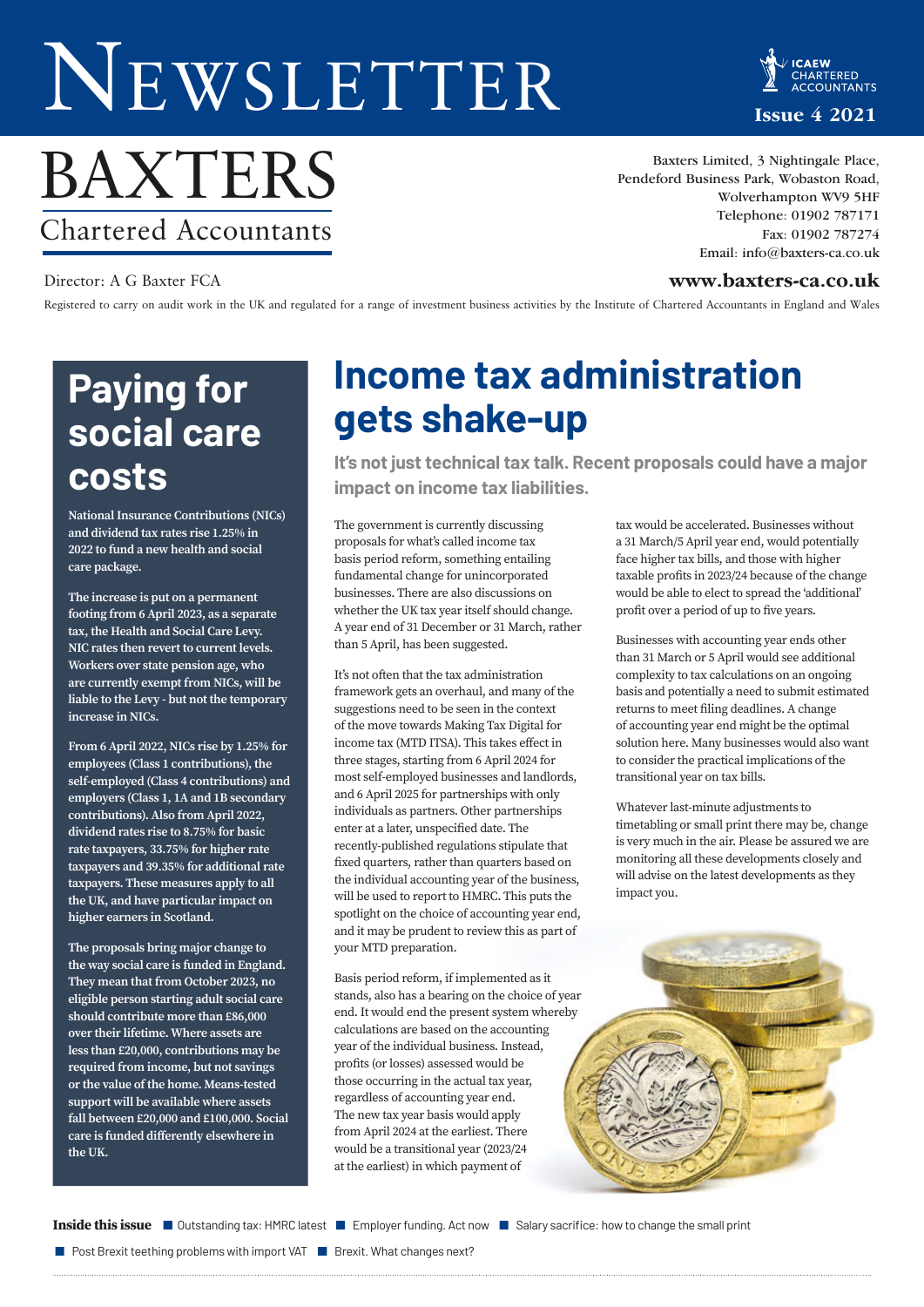# **Outstanding tax: HMRC latest**

### **Expect a sea change in HMRC's approach to tax debt as the economy emerges from the pandemic.**

**Protecting livelihoods. Keeping people in work. Helping businesses with temporary cash flow issues to survive. These have been HMRC's guiding principles on tax debt ever since Covid-19 began. That starts to change this autumn.** 

### **What happens next?**

**As government support schemes wind down, so HMRC begins to return to something nearer its normal debt collection procedure. Though it's still committed to what it calls an 'understanding and supportive approach', the word 'but' forms part of the updated messaging. It comes here: 'But where businesses have little chance of recovery, we do have a responsibility to act'. The emphasis is on supporting 'viable businesses where we can'.**

#### **HMRC contact if there's tax outstanding**

**HMRC urges any business or individual worried about paying tax to phone its dedicated Payment Support Service as soon as possible. Where taxpayers don't take the initiative, HMRC will itself make contact and the importance of responding can't be overstated. Initial HMRC triage for tax debt is to establish if taxpayers can't, or simply won't pay, and cooperation here is vital. Failure to engage may mean enforcement procedures are escalated to the next level.** 

**HMRC messaging: 'If you can pay your taxes then you should do so – but if you're struggling, we want to work with you to agree a plan based on your financial position.'**

#### **Negotiations**

**HMRC support includes Time to Pay repayment plans for tax. These are arranged to fit individual circumstances, with the aim of paying** 

**as quickly and affordably as possible. But HMRC will also consider short-term deferrals where nothing is paid for a short set period.** 

**If a business has used a government loan support package, like the Bounce Back Loan Scheme, HMRC expects it to use the flexibility this provides to the full. This could mean, for example, including extending repayment terms, to maximise the chance of keeping tax payments up to date. It also advises that the existence of such a loan doesn't preclude HMRC debt collection activity: even, as a last resort, pursuing for insolvency.**

#### **Escalation**

**If taxpayers fail to respond, or refuse to pay, HMRC may want to visit either the home or business premises. But the aim at this stage is still to agree a payment or payment plan without further action.** 

**From September 2021, HMRC may start the process of collecting tax debt using its enforcement powers, where someone is unwilling to discuss a payment plan or ignores its attempts to make contact.** 

**Whilst the emphasis is still on a 'cautious approach' to debt enforcement action, HMRC powers are extensive, and it is obviously wise to take appropriate action before this stage is reached. Where a company is considering a Company Voluntary Arrangement, early engagement with HMRC is particularly important.**

**If you have any concerns about the payment of tax, please talk to us for further advice.**

# **Employer funding. Act now**

**If you're an employer, you can still tap into Covid-19 youth job creation funding.** 



In Northern Ireland, that's the JobStart scheme. In England, Scotland and Wales, it's Kickstart. The schemes are broadly similar.

The Kickstart scheme has just been extended to March 2022, and is open to applications from employers and Kickstart Gateways until 17 December 2021.

Government funding is available to cover minimum wage at the appropriate level for 25 hours a week in full. It also provides the cost of employer National Insurance Contributions and employer minimum automatic enrolment pension contributions. There is also £1,500 funding per job for set up costs and skills development support. To use the schemes, employers apply directly online. Kickstart applicants can also apply through Kickstart Gateways, intermediary organisations which may offer more support to smaller employers. In mainland

Britain, successful applications are sent to Jobcentre Plus work coaches, who select a pool of candidates for you to interview and appoint from. You can advertise vacancies yourself, but all jobs must receive an introduction through a DWP work coach to receive full funding. In Northern Ireland, job referrals must be made by the Department for Communities.

Your part of the equation as employer? Creating a quality six-month placement (or multiple placements) for a candidate (or candidates) aged between 16 and 24 otherwise facing long-term unemployment. In Northern Ireland, placements can run for nine months in some circumstances.

You must be able to show how you'll support your new staff grow their employability skills while they're with you. And any job must be an additional new post, created specially for the scheme, that doesn't involve your existing workforce losing out. It shouldn't, for example, replace existing or planned vacancies, or cause your existing employees, apprentices or contractors to lose work or reduce their working hours.

Processing applications can take about a month, so to access funding, act now. We should be delighted to advise further.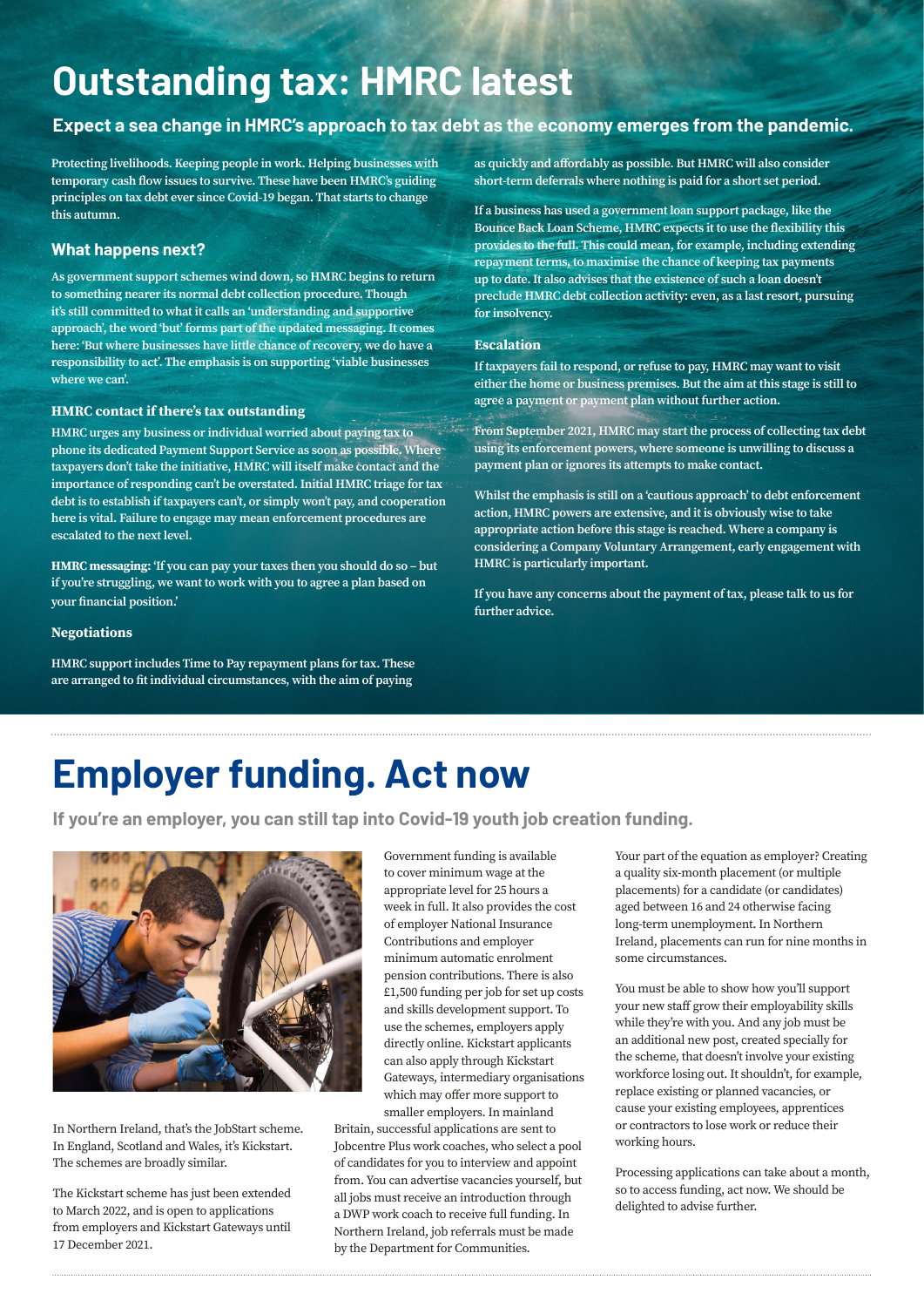# **Salary sacrifice: how to change the small print**

**With the upheaval of Covid-19, employers may find themselves asked to change the terms of a salary sacrifice arrangement. What do you need to know?**

### **Salary sacrifice: the basics**

Salary sacrifice arrangements are agreements that reduce the amount your employee gets as cash remuneration in return for some sort of non-cash benefit.

The number of benefits that can be provided free of income tax and National Insurance Contributions (NICs) under salary sacrifice schemes has been steadily eroded in recent years. The prime advantage is broadly now restricted to: employer pension contributions to approved schemes, pensions advice, cycle to work schemes, qualifying low emission cars and certain specific childcare provision. Please contact us for further details on these as they are not without complexity.

With these particular benefits, reducing gross pay through salary sacrifice can reduce employee NICs and income tax liability. For you as employer, there should also be a saving in employer NICs. You can of course offer benefits other than these, but the advantage is likely to accrue from group purchase discounts for things like gym facilities, rather than tax or NICs savings.

**Tip:** Make sure you remain minimum wage compliant when setting up any salary sacrifice arrangement: check that the arrangement doesn't take cash earnings below the relevant minimum wage rate.

### **Making changes**

Salary sacrifice arrangements are based on the idea that the employee has permanently given up the right to part of their salary, with the terms of the sacrifice, and details of the non-cash benefit received in exchange, formally set out in the employment contract. In practice, arrangements tend to apply for a minimum period, usually a year.

The need for permanence obviously creates an issue if you are asked to alter the arrangement. As a general rule, if an employee swaps between cash earnings and a non-cash benefit at will, any expected tax and NICs advantages are at risk. HMRC does acknowledge, however, that in some circumstances, a salary sacrifice arrangement can be varied or discontinued without adverse effect.

This exception is for 'lifestyle' events:

- marriage
- divorce
- a partner becoming redundant or pregnant.

And because of the pandemic, HMRC has expanded the list to include:

• changes to circumstances directly arising as a result of Covid-19.

When varying a salary sacrifice arrangement, the employment contract is key. To change the terms of the salary sacrifice agreement, the employment contract must change, and change first, setting out clearly entitlement to cash salary and non-cash benefit at any given time.

#### **Working with you**

With HMRC's emphasis on the employment contract being varied before changes are implemented, and the right to salary being given up before an employee is entitled to receive the remuneration, this is an area to get right first time. We are always happy to advise on salary sacrifice or any other aspect of tax efficient remuneration.

# **Post Brexit teething problems with import VAT**

**Accounting for import VAT on the VAT return, sometimes known as postponed VAT accounting (PVA), hasn't been without its problems. We offer some practical advice.**



**Tip 1.** PVA isn't time-limited: it's a permanent cash flow concession, applying to EU or rest of world trade. It means that rather than paying the VAT at the time of import, and recovering it later, you declare and recover it on the same VAT return. No prior approval is required.



**Tip 2.** If using someone like a freight forwarder, customs agent or fast parcel operator to import goods on your behalf, make sure they know how to deal with your import VAT. Make it clear if you want to use PVA, to avoid potentially expensive confusion. And keep a written record of your instructions.



**Tip 3.** Using PVA means you need to access a monthly postponed import VAT statement. This is obtained online, via the Customs Declaration Service (CDS). And it's CDS you need, even if you use the Customs Handling of Import and Export Freight (CHIEF) system to make the actual customs declarations. The very first time you access CDS, you will need to supply certain initial information, like your EORI number.



**Tip 4.** Statements are usually available to view by the sixth working day of the month and are provided in pdf format. But – and it's a big but – they are only available online for six months from the date that they're published. So to support your VAT return and provide an audit trail for compliance purposes, download and keep a copy of each statement in your records.

#### **Working with you**

We are happy to provide further detail on how PVA works, when the scheme can – or must – be used, and how to complete the VAT return. Please don't hesitate to get in touch.